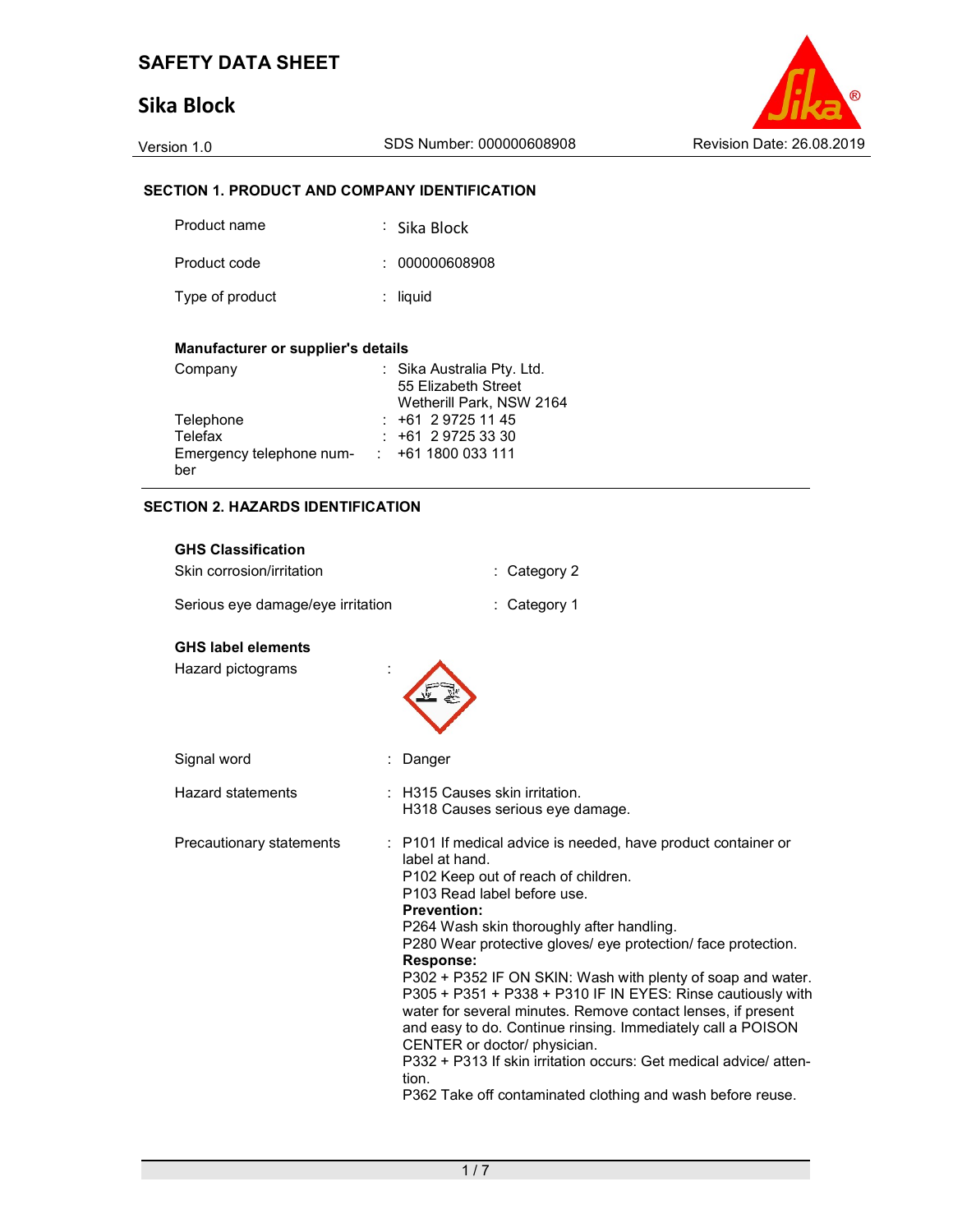# Sika Block



Other hazards which do not result in classification

None known.

#### SECTION 3. COMPOSITION/INFORMATION ON INGREDIENTS

Substance / Mixture : Mixture

#### Hazardous components

| Chemical name                           | CAS-No.    | Concentration (%) |
|-----------------------------------------|------------|-------------------|
| Benzenesulfonic acid, mono-C10-16-alkyl | 68081-81-2 | $>= 10 - 520$     |
| derivs sodium salts                     |            |                   |

#### SECTION 4. FIRST AID MEASURES

| General advice                                                    | : Move out of dangerous area.<br>Consult a physician.<br>Show this safety data sheet to the doctor in attendance.                                                                                                                                                                                                         |
|-------------------------------------------------------------------|---------------------------------------------------------------------------------------------------------------------------------------------------------------------------------------------------------------------------------------------------------------------------------------------------------------------------|
| If inhaled                                                        | : Move to fresh air.<br>Consult a physician after significant exposure.                                                                                                                                                                                                                                                   |
| In case of skin contact                                           | Take off contaminated clothing and shoes immediately.<br>Wash off with soap and plenty of water.<br>If symptoms persist, call a physician.                                                                                                                                                                                |
| In case of eye contact                                            | : Small amounts splashed into eyes can cause irreversible tis-<br>sue damage and blindness.<br>In the case of contact with eyes, rinse immediately with plenty<br>of water and seek medical advice.<br>Continue rinsing eyes during transport to hospital.<br>Remove contact lenses.<br>Keep eye wide open while rinsing. |
| If swallowed                                                      | : Clean mouth with water and drink afterwards plenty of water.<br>Do not give milk or alcoholic beverages.<br>Never give anything by mouth to an unconscious person.<br>Obtain medical attention.                                                                                                                         |
| Most important symptoms<br>and effects, both acute and<br>delayed | : irritant effects<br>Excessive lachrymation<br><b>Dermatitis</b><br>See Section 11 for more detailed information on health effects<br>and symptoms.<br>Causes skin irritation.<br>Causes serious eye damage.                                                                                                             |
| Notes to physician                                                | Treat symptomatically.                                                                                                                                                                                                                                                                                                    |

#### SECTION 5. FIREFIGHTING MEASURES

| Suitable extinguishing media | : Use extinguishing measures that are appropriate to local cir-<br>cumstances and the surrounding environment. |
|------------------------------|----------------------------------------------------------------------------------------------------------------|
| Hazardous combustion prod-   | : No hazardous combustion products are known                                                                   |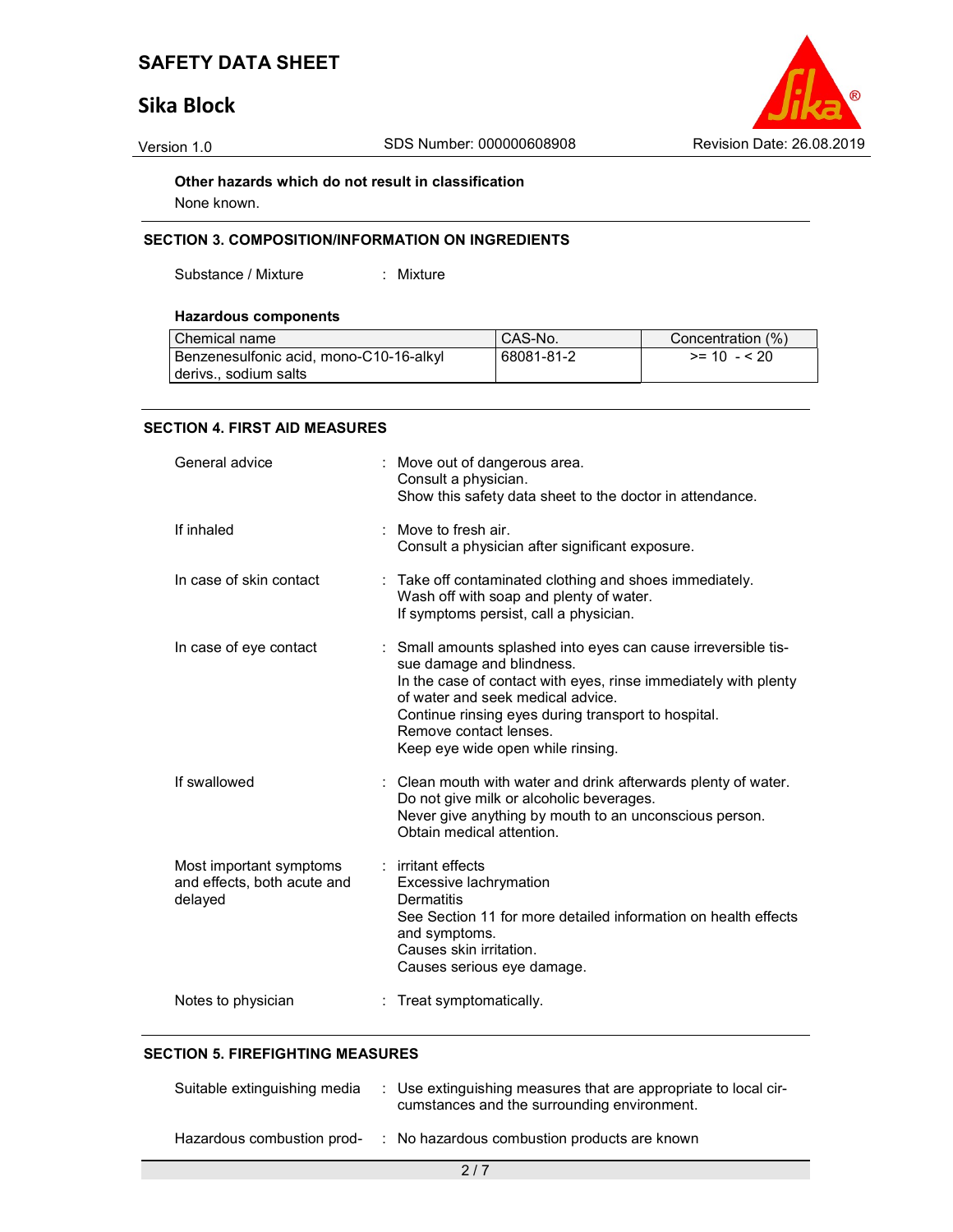# Sika Block

| <b>Revision Date: 26.08.2019</b> |
|----------------------------------|

| Version 1.0                         | SDS Number: 000000608908                                                                      | Revision Date: 26.08.2019 |
|-------------------------------------|-----------------------------------------------------------------------------------------------|---------------------------|
| ucts                                |                                                                                               |                           |
| Specific extinguishing meth-<br>ods | : Standard procedure for chemical fires.                                                      |                           |
| for firefighters                    | Special protective equipment : In the event of fire, wear self-contained breathing apparatus. |                           |

#### SECTION 6. ACCIDENTAL RELEASE MEASURES

| Personal precautions, protec-<br>tive equipment and emer-<br>gency procedures | : Use personal protective equipment.<br>Deny access to unprotected persons.                                                                                      |
|-------------------------------------------------------------------------------|------------------------------------------------------------------------------------------------------------------------------------------------------------------|
| Environmental precautions                                                     | : Try to prevent the material from entering drains or water<br>courses.<br>No special environmental precautions required.                                        |
| Methods and materials for<br>containment and cleaning up                      | : Soak up with inert absorbent material (e.g. sand, silica gel,<br>acid binder, universal binder, sawdust).<br>Keep in suitable, closed containers for disposal. |

#### SECTION 7. HANDLING AND STORAGE

| fire and explosion          | Advice on protection against : Normal measures for preventive fire protection.                                                                                                                                                                                                                                                   |
|-----------------------------|----------------------------------------------------------------------------------------------------------------------------------------------------------------------------------------------------------------------------------------------------------------------------------------------------------------------------------|
| Advice on safe handling     | : Avoid exceeding the given occupational exposure limits (see<br>section 8).<br>Do not get in eyes, on skin, or on clothing.<br>For personal protection see section 8.<br>Smoking, eating and drinking should be prohibited in the ap-<br>plication area.<br>Follow standard hygiene measures when handling chemical<br>products |
| Hygiene measures            | : Handle in accordance with good industrial hygiene and safety<br>practice.<br>When using do not eat or drink.<br>When using do not smoke.<br>Wash hands before breaks and at the end of workday.                                                                                                                                |
| Conditions for safe storage | : Keep container tightly closed in a dry and well-ventilated<br>place.<br>Containers which are opened must be carefully resealed and<br>kept upright to prevent leakage.<br>Store in accordance with local regulations.                                                                                                          |

#### SECTION 8. EXPOSURE CONTROLS/PERSONAL PROTECTION

#### Components with workplace control parameters

Contains no substances with occupational exposure limit values.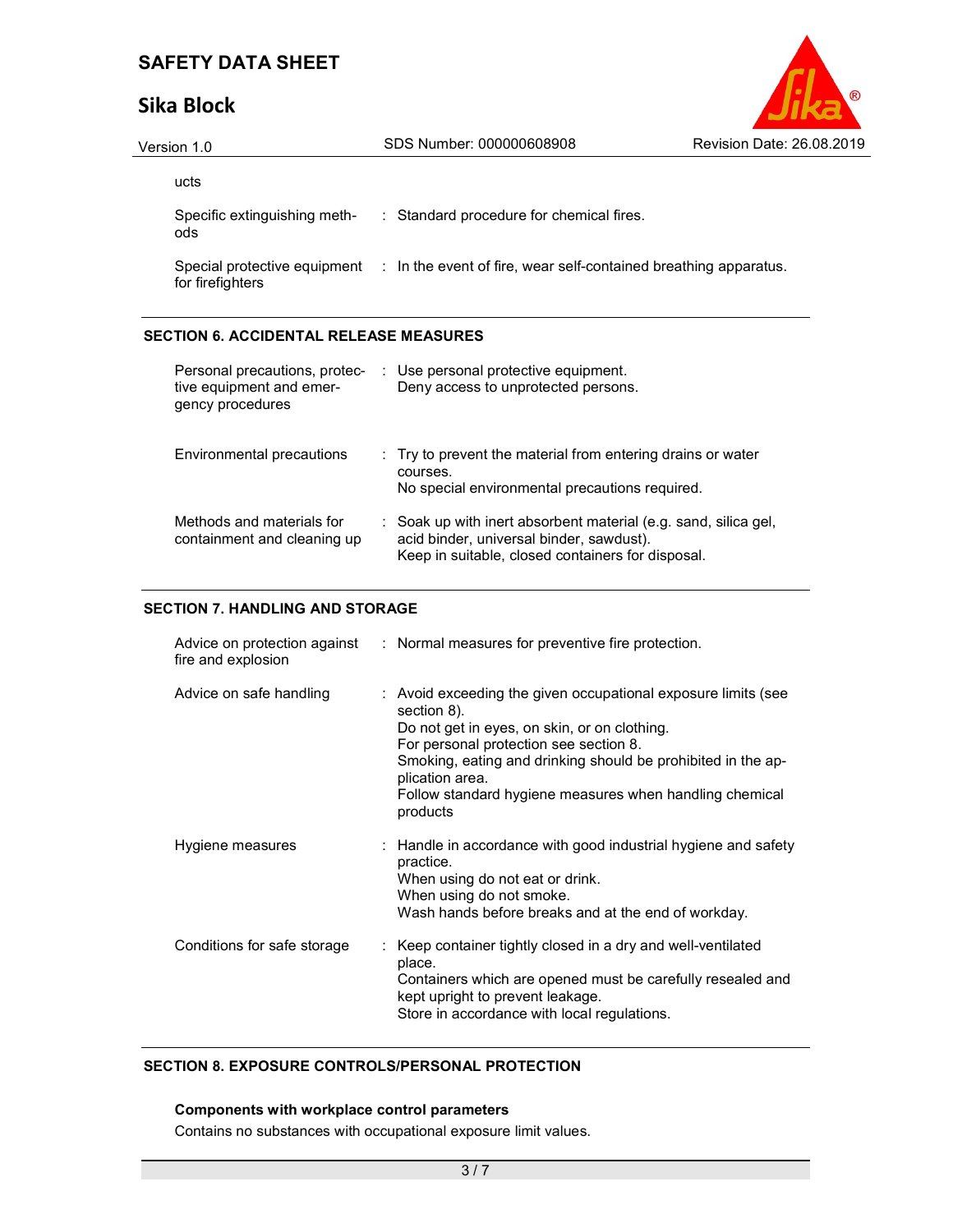# Sika Block

| Revision Date: 26.08.2019 |
|---------------------------|

# Version 1.0 SDS Number: 000000608908 Personal protective equipment Respiratory protection : Use respiratory protection unless adequate local exhaust

| <b>INGSPITAIULY PRUGUIULI</b> | $\sim$ 0se respiratory protection unless adequate local exhaust<br>ventilation is provided or exposure assessment demonstrates<br>that exposures are within recommended exposure quidelines.<br>The filter class for the respirator must be suitable for the max-<br>imum expected contaminant concentration<br>(gas/vapour/aerosol/particulates) that may arise when han-<br>dling the product. If this concentration is exceeded, self-<br>contained breathing apparatus must be used. |
|-------------------------------|------------------------------------------------------------------------------------------------------------------------------------------------------------------------------------------------------------------------------------------------------------------------------------------------------------------------------------------------------------------------------------------------------------------------------------------------------------------------------------------|
| Hand protection               | : Chemical-resistant, impervious gloves complying with an ap-<br>proved standard should be worn at all times when handling<br>chemical products if a risk assessment indicates this is nec-<br>essary.                                                                                                                                                                                                                                                                                   |
| Eye protection                | : Safety eyewear complying with an approved standard should<br>be used when a risk assessment indicates this is necessary.                                                                                                                                                                                                                                                                                                                                                               |
| Skin and body protection      | : Choose body protection in relation to its type, to the concen-<br>tration and amount of dangerous substances, and to the spe-<br>cific work-place.                                                                                                                                                                                                                                                                                                                                     |

#### SECTION 9. PHYSICAL AND CHEMICAL PROPERTIES

| Appearance                                                  | liquid<br>÷.                        |  |
|-------------------------------------------------------------|-------------------------------------|--|
| Colour                                                      | blue<br>t.                          |  |
| Odour                                                       | odourless<br>÷                      |  |
| <b>Odour Threshold</b>                                      | No data available                   |  |
| рH                                                          | ca. 9                               |  |
| Melting point/range / Freezing : No data available<br>point |                                     |  |
| Boiling point/boiling range                                 | : No data available                 |  |
| Flash point                                                 | Not applicable                      |  |
| Evaporation rate                                            | No data available                   |  |
| Flammability                                                | No data available<br>÷              |  |
|                                                             |                                     |  |
| Upper explosion limit                                       | No data available<br>÷              |  |
| Lower explosion limit                                       | No data available<br>÷.             |  |
| Vapour pressure                                             | 23 hPa (17 mmHg)<br>÷.              |  |
| Relative vapour density                                     | No data available<br>÷              |  |
| Density                                                     | : ca. 1.01 g/cm3 (20 °C (68 °F) ()) |  |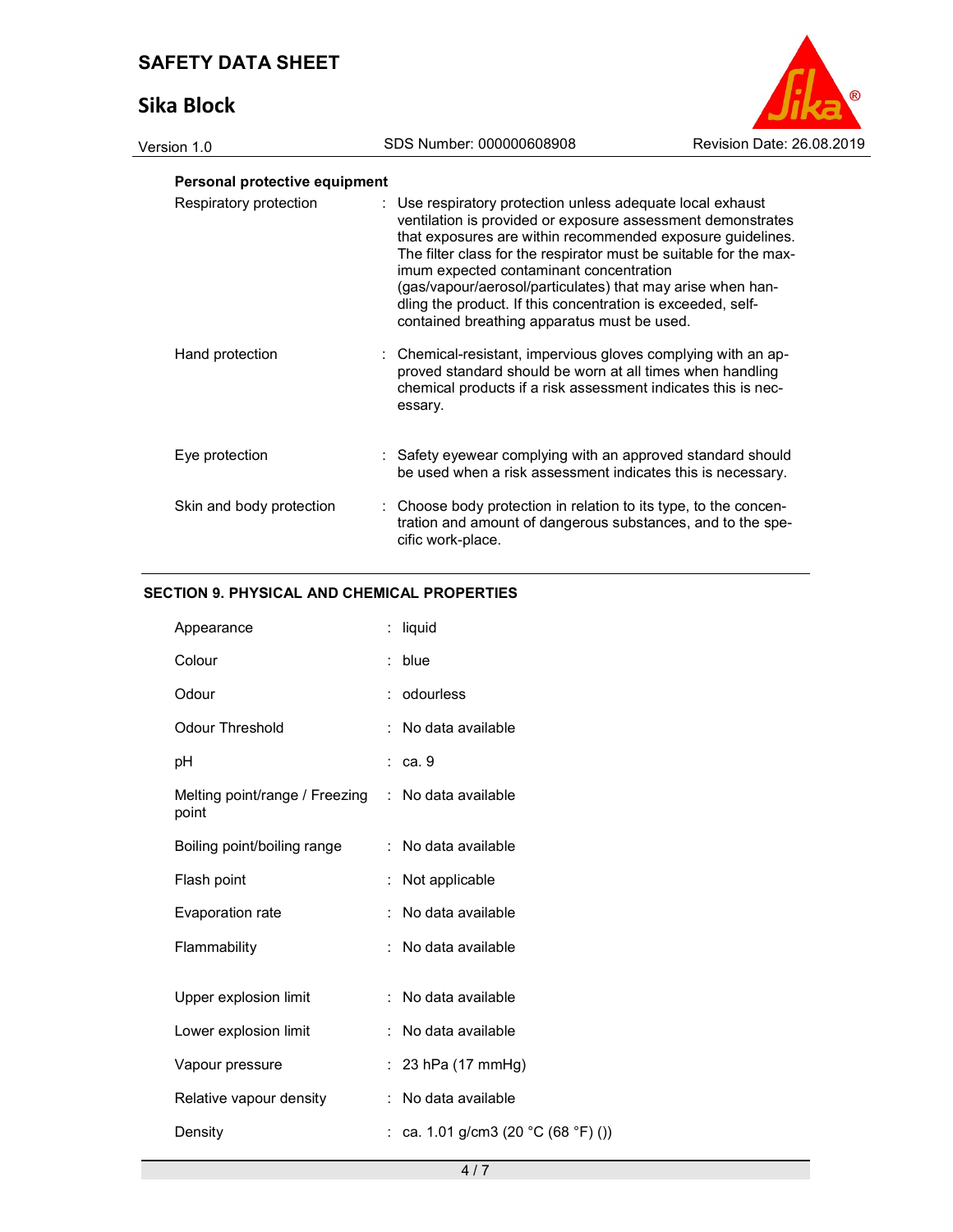# Sika Block



| Solubility(ies)<br>Water solubility        | $:$ soluble                                                                                                                                                                        |
|--------------------------------------------|------------------------------------------------------------------------------------------------------------------------------------------------------------------------------------|
| Partition coefficient: n-<br>octanol/water | $:$ No data available                                                                                                                                                              |
| Auto-ignition temperature                  | $\therefore$ No data available                                                                                                                                                     |
| Decomposition temperature                  | $:$ No data available                                                                                                                                                              |
| Viscosity, dynamic                         | $:$ No data available                                                                                                                                                              |
| Viscosity, kinematic                       | $:$ No data available                                                                                                                                                              |
| Explosive properties                       | $:$ No data available                                                                                                                                                              |
| Molecular weight                           | $:$ No data available                                                                                                                                                              |
| Volatile organic compounds                 | $\therefore$ Directive 2010/75/EU of 24 November 2010 on industrial<br>emissions (integrated pollution prevention and control)<br>Volatile organic compounds (VOC) content: 0.14 % |

#### SECTION 10. STABILITY AND REACTIVITY

| Reactivity                                          | : No dangerous reaction known under conditions of normal use. |  |
|-----------------------------------------------------|---------------------------------------------------------------|--|
| Chemical stability                                  | $\therefore$ The product is chemically stable.                |  |
| Possibility of hazardous reac-<br>tions             | : No hazards to be specially mentioned.                       |  |
| Conditions to avoid                                 | $\therefore$ No data available                                |  |
| Incompatible materials                              | $\therefore$ No data available                                |  |
| No decomposition if stored and applied as directed. |                                                               |  |

#### SECTION 11. TOXICOLOGICAL INFORMATION

#### Acute toxicity

Not classified based on available information.

#### Components:

Benzenesulfonic acid, mono-C10-16-alkyl derivs., sodium salts:  $\therefore$  LD50 Oral (Rat): 1,080 mg/kg

#### Skin corrosion/irritation

Causes skin irritation.

#### Serious eye damage/eye irritation

Causes serious eye damage.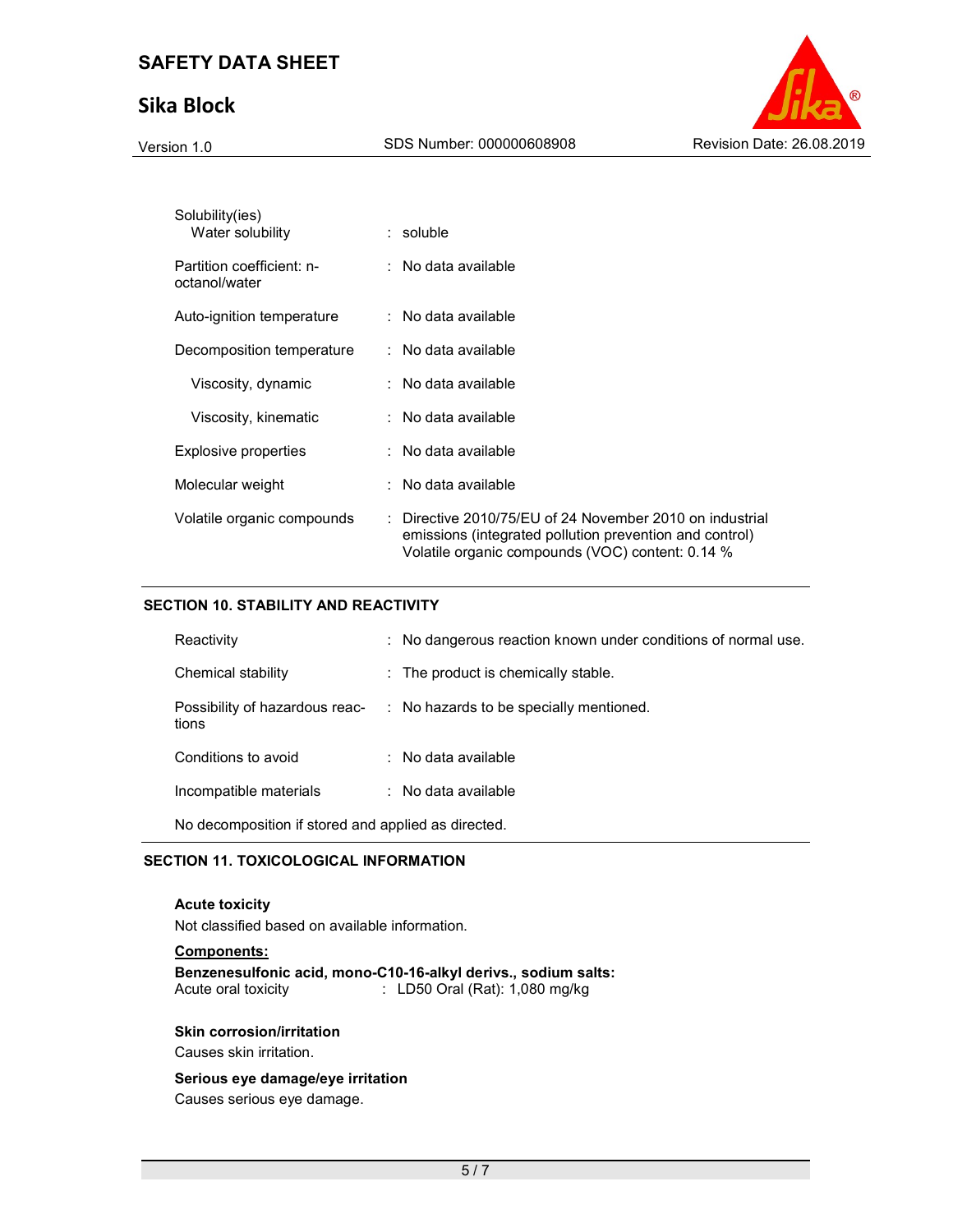## Sika Block



#### Respiratory or skin sensitisation

Skin sensitisation: Not classified based on available information. Respiratory sensitisation: Not classified based on available information.

#### Chronic toxicity

Germ cell mutagenicity Not classified based on available information.

### **Carcinogenicity**

Not classified based on available information.

#### Reproductive toxicity

Not classified based on available information.

#### STOT - single exposure

Not classified based on available information.

#### STOT - repeated exposure

Not classified based on available information.

#### Aspiration toxicity

Not classified based on available information.

#### SECTION 12. ECOLOGICAL INFORMATION

### **Ecotoxicity** No data available Persistence and degradability No data available Bioaccumulative potential No data available Mobility in soil No data available Other adverse effects Product: Additional ecological information : There is no data available for this product.

#### SECTION 13. DISPOSAL CONSIDERATIONS

| <b>Disposal methods</b> |                                                                                                                                        |
|-------------------------|----------------------------------------------------------------------------------------------------------------------------------------|
| Waste from residues     | : Do not contaminate ponds, waterways or ditches with chemi-<br>cal or used container.<br>Send to a licensed waste management company. |
| Contaminated packaging  | : Empty remaining contents.<br>Dispose of as unused product.<br>Do not re-use empty containers.                                        |